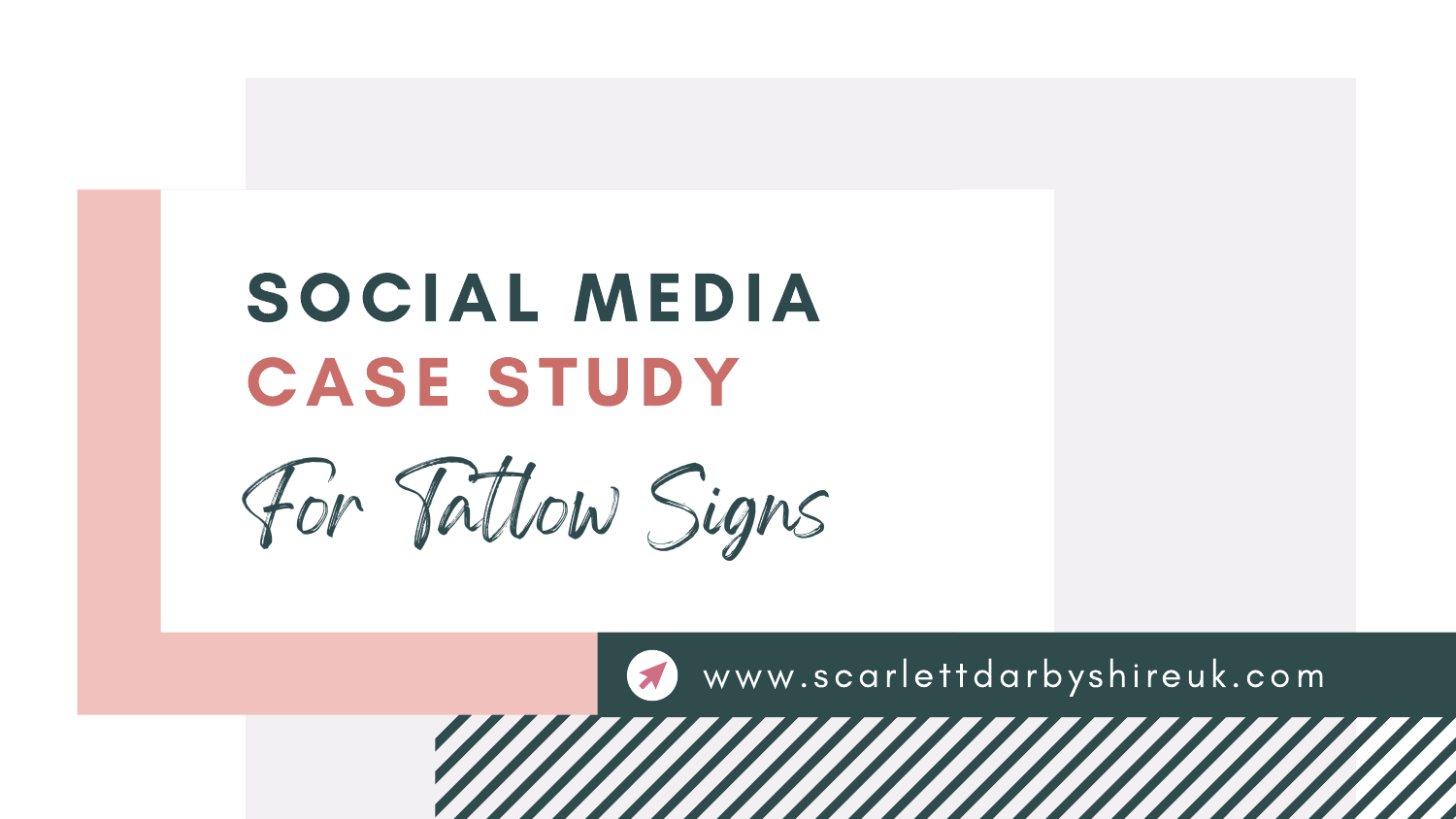



- 
- Revive the old Instagram and Facebook Pages and • Implement Growth Strategy
- Create a new Website with eCommerce Capability
- **Get Listed on Relevant Online Directories**



A family-owned Large Format Printing Service based in Blackburn, Lancashire.

## P R O J E C T AIMS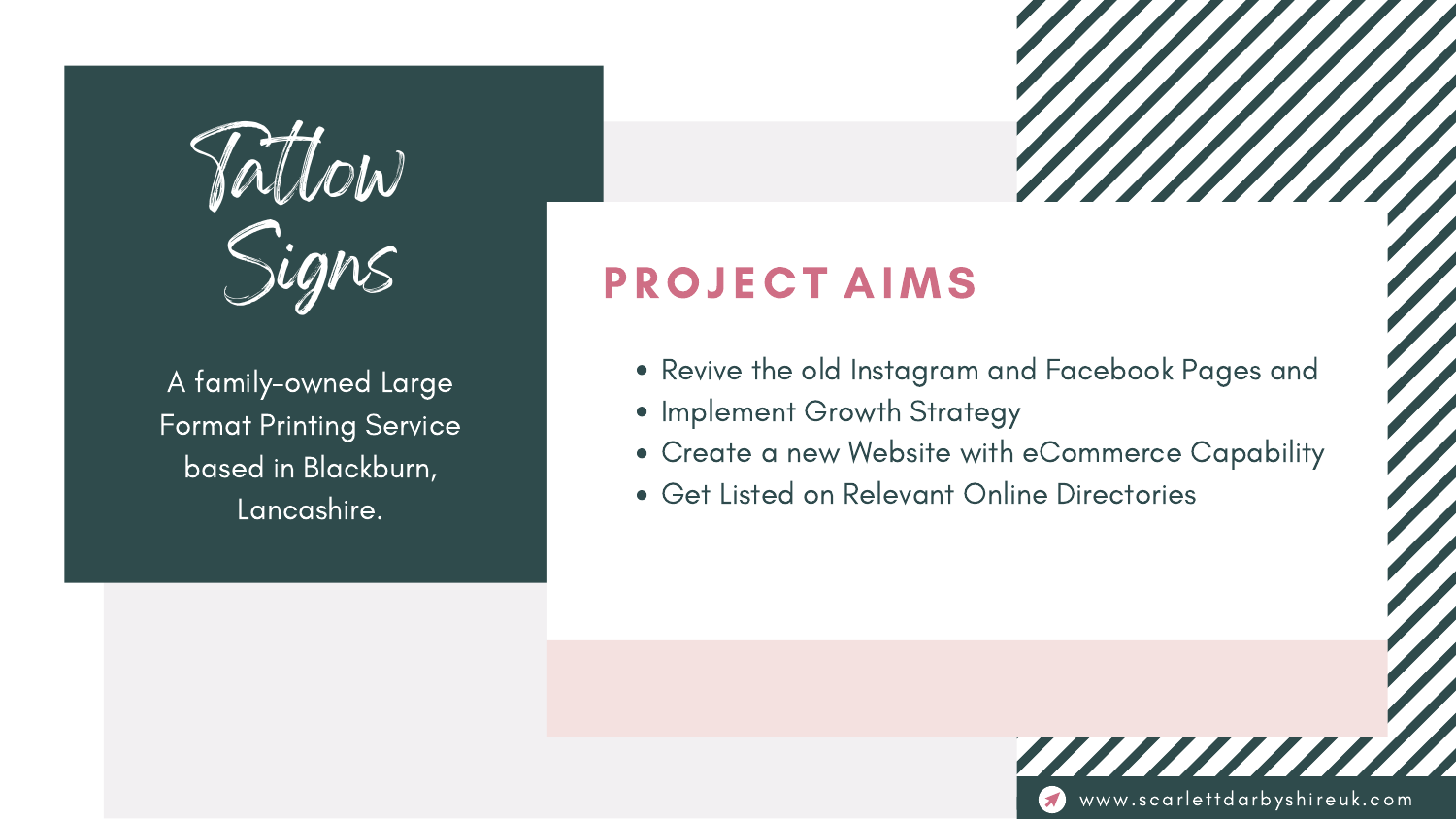Social Media

The client had previously set up a Facebook and Instagram profile, but these had become dormant. They wanted Social Media to showcase their portfolio of work and become a customer service tool. In addition they wanted them to drive traffic to their website and online shop.

manage the social media for Tatlow Signs on a monthly basis. This includes Facebook, Instagram and Google My Business. Their package includes standard media posts, boosted posts and ads and a quarterly competition.



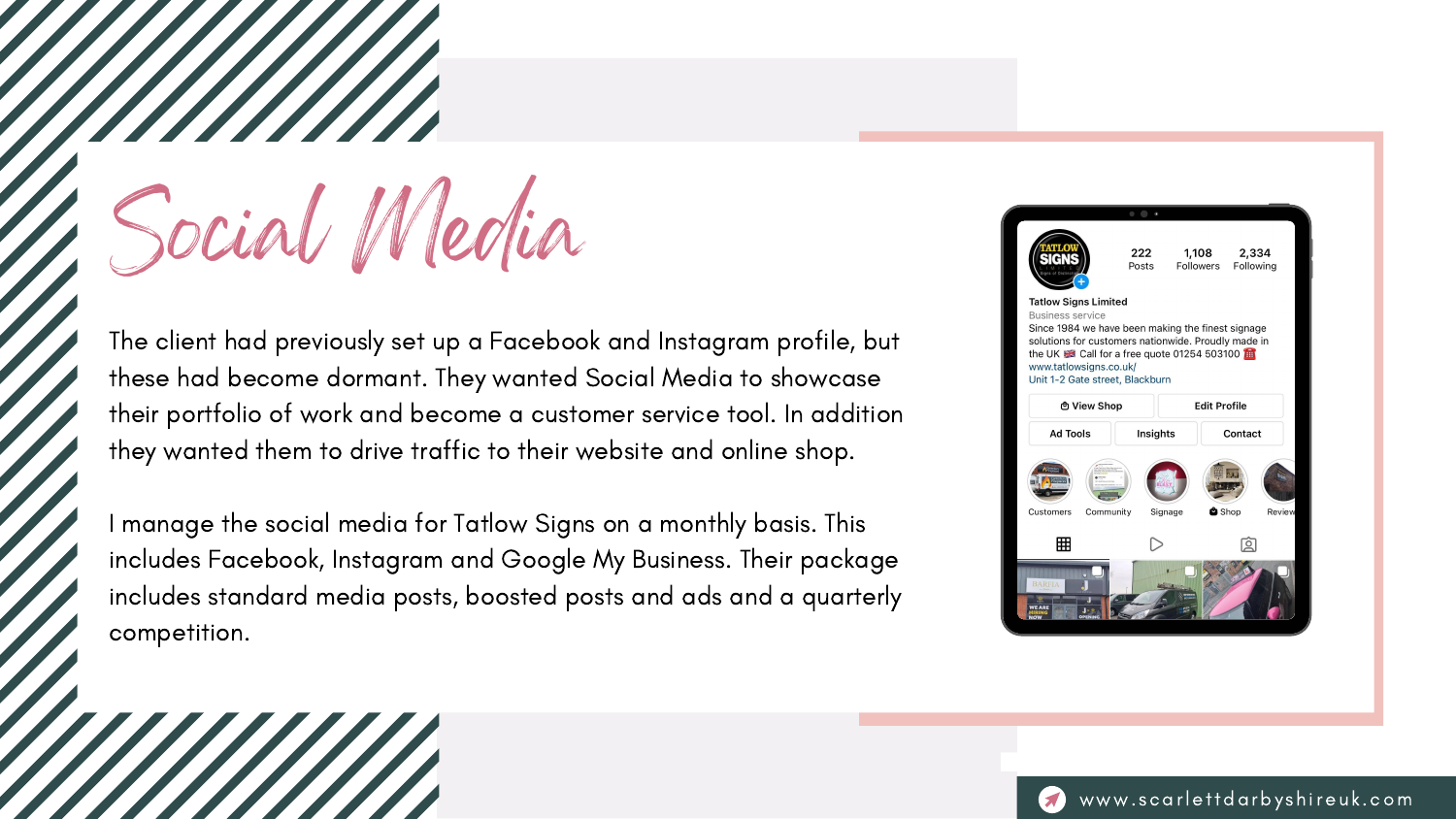

The client' s old website was basic and nonresponsive on mobile devices. They wanted a clean, bold site that looked modern and showed off their portfolio.

For their growing vinyl range, they also needed a shop directly on the website. This shop is built with WooCommerce. Simple and clean, it shows the product off well without any complicated design.